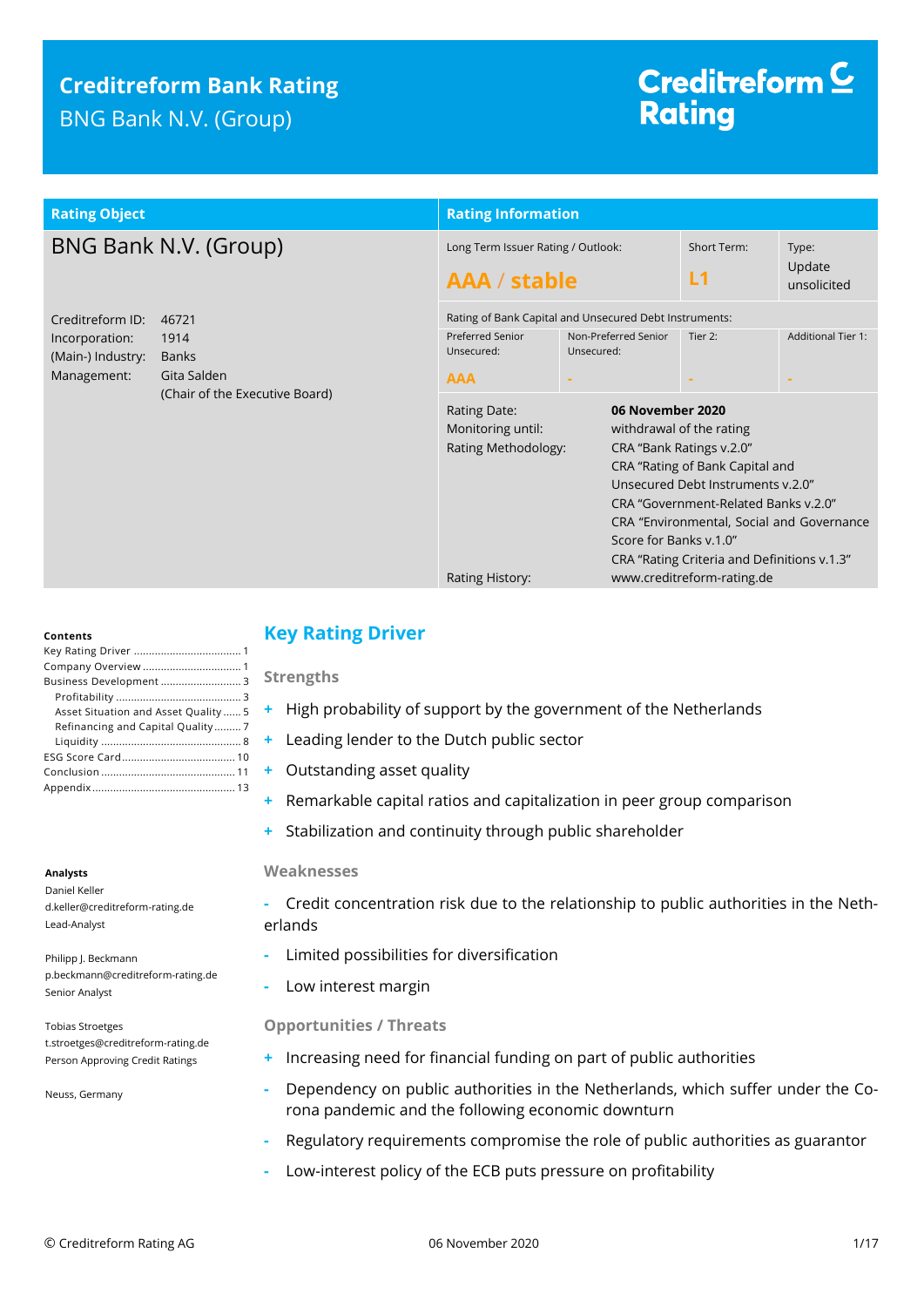# **Company Overview**

The BNG Bank N.V. (referred to as BNG) is the fourth largest bank in the Netherlands in terms of total assets. The headquarters of BNG are located in The Hague and the bank operates without any other branches. BNG's origin goes back to the year 1914. With 314 employees at the end of 2019, BNG reached total assets of €149.7 billion. The bank's shareholders are exclusively public authorities of the Netherlands, whereby half of the banks share capital is held by the Dutch State and the other half by municipal authorities, provincial authorities and a district water board. Furthermore, BNG's articles of association allow only public shareholders.

BNG operates in the Netherlands as a National Promotional Bank. Its objective is to support government policies by providing financing/loans to public sector institutions and local authorities in the Netherlands in order to minimize financing costs. The bank acts primarily in the area of housing, healthcare, education, energy and infrastructure. Moreover, BNG participates in public-private partnerships in the Netherlands. The bank provides principally customized financial services ranging from loans, advances and funds transfers to consultancy, as well as electronic banking and investments.

BNG has two subsidiaries, both fully owned by BNG. BNG Gebiedsontwikkeling BV provides capital to public authorities and participates directly or indirectly in projects, either with or on behalf of public authorities or institutions affiliated with public authorities. However, this subsidiary does not initiate new projects since 2018. By contrast, the objective of Hypotheekfonds voor Overheidspersoneel BV (HVO) is the financing of mortgage loans taken out by civil servants employed by an affiliated public or semipublic institution with which a cooperation agreement has been reached. However, HVO stopped issuing new mortgages after 2013.

As a result of the aforementioned facts, we consider the BNG as a government-related bank and take that into account of our analysis.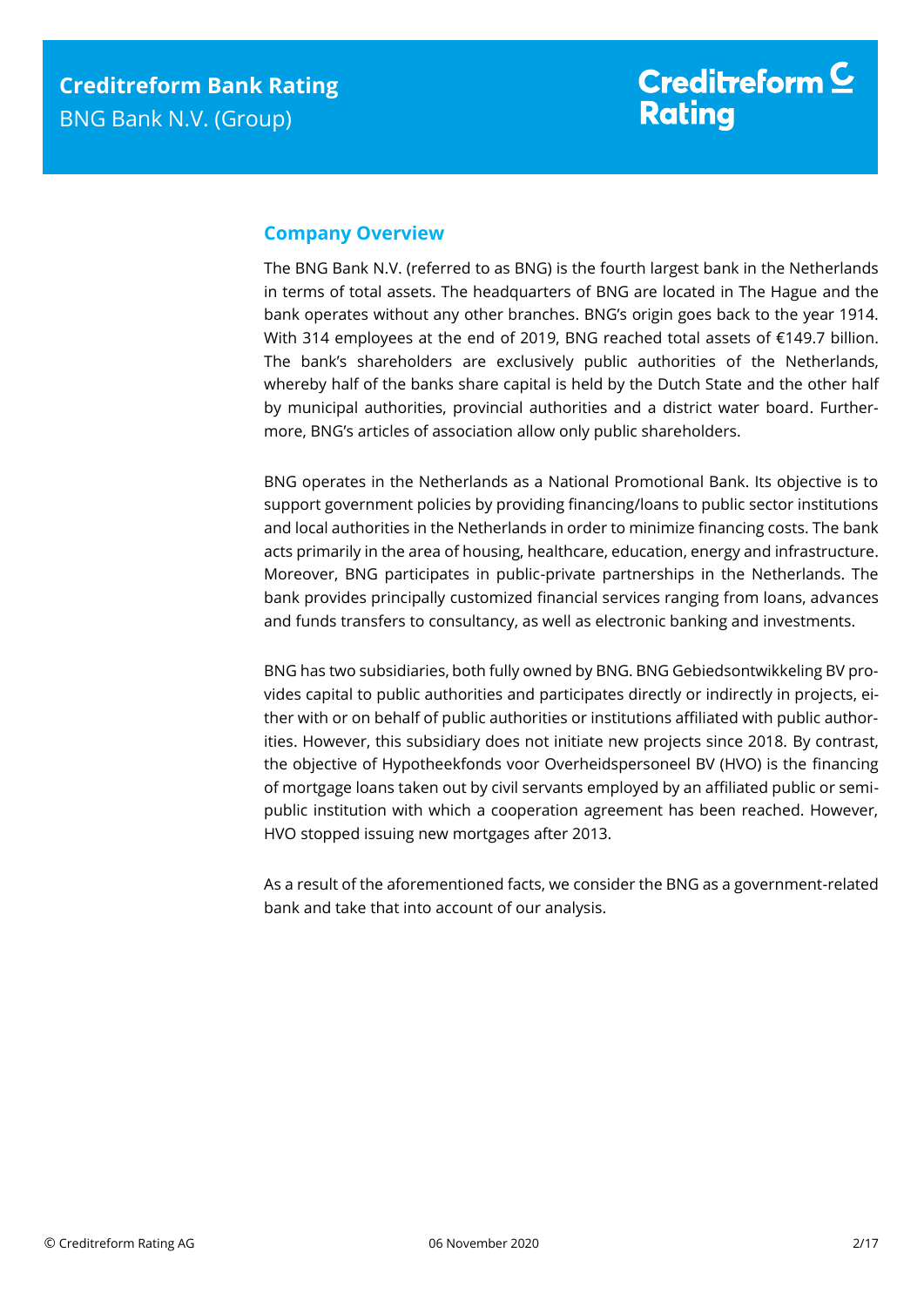# <span id="page-2-0"></span>**Business Development**

## <span id="page-2-1"></span>**Profitability**

BNG's operating income decreased over the last year to €506 million in 2019 (-€74 million). The main driver of the decrease was BNG's net trading income, which lowered by €74 million YOY. The driver of this decrease are primarily unrealized losses following fair value changes of derivatives and currency exchange movements (EUR/USD/GBP). By contrast, net interest income as the major contributor to operating income remained almost unchanged in a year-over-year comparison (+€1 million). BNG was able to offset the reduced interest income by an almost similar decrease of its interest expense.

Operating expenses amounted to €119 million in 2019, remaining very constant over the recent years. Personnel expense increased by €1 million YOY following a small increase in BNG's workforce. Other expense consist primarily of a specific bank levy (€30 million), the contribution to the resolution fund (€8 million) and other administrative expenses (€37 million).

Following the decreased credit worthiness of a significant obligator, that provides services to municipalities, BNG recorded a large impairment (stage 3) of €148 million in 2019. This development next the lower net trading result lead to a significant decrease of BNG's net result to €163 million (-€174 million YOY).

Considering the bank's half-year 2020 results and the Corona impact, the bank reports only a small negative impact but still a positive result of about €100 million (H1-2019: €128 million). The negative impact is related to negative fair value changes and additional loan loss provisions following the economic downturn. In addition, due to the fact that the majority of the bank's exposures are guaranteed by the Dutch government, we do not expect a significant worsening of the bank's intrinsic profitability. Thus, as of now the Corona pandemic impact is limited.

A detailed group income statement for the years of 2016 through 2019 can be found in Figure 1 below: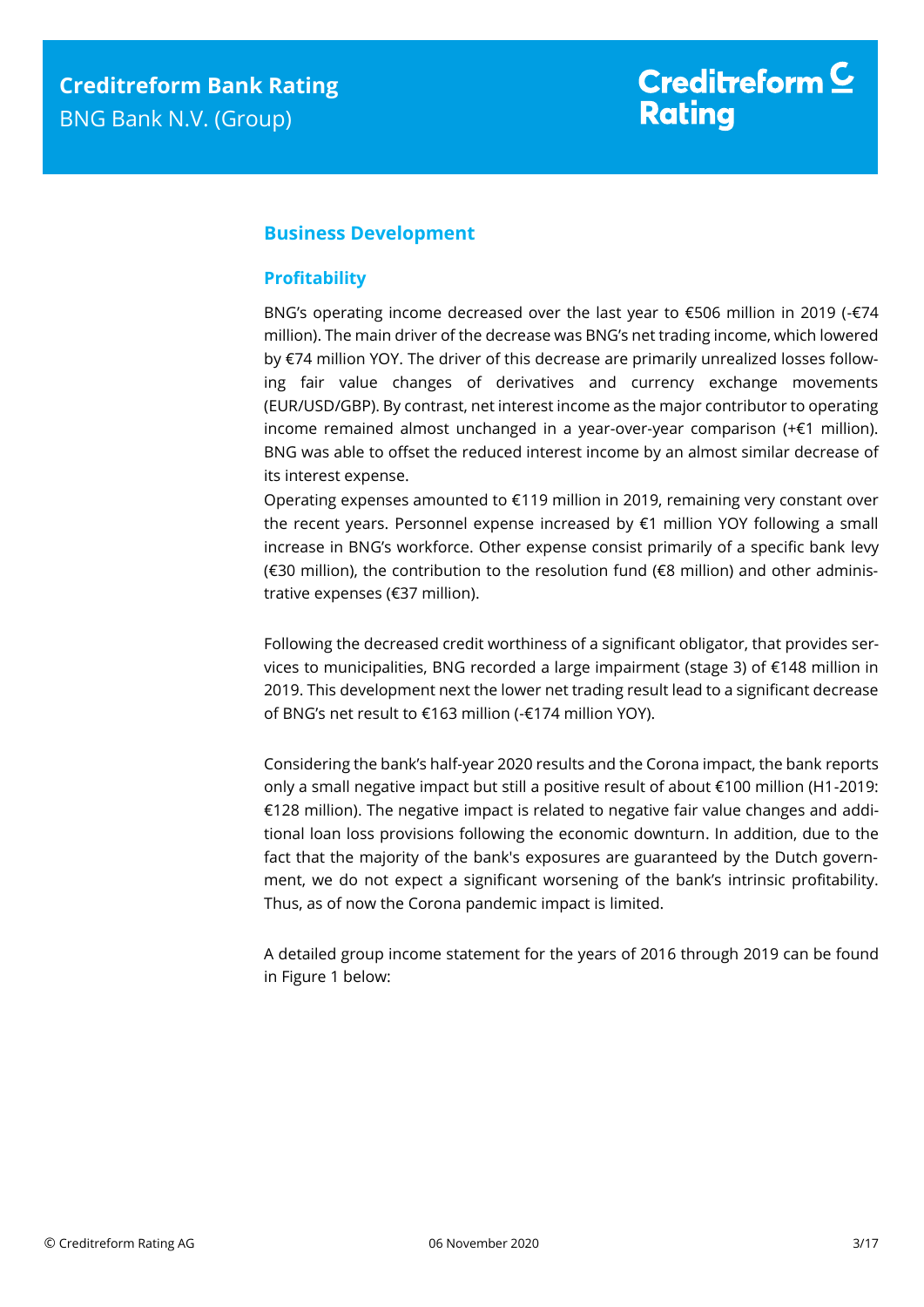| <b>Income Statement</b>                                      | 2016      | 2017      | 2018    | %        | 2019    |
|--------------------------------------------------------------|-----------|-----------|---------|----------|---------|
| Income (€000)                                                |           |           |         |          |         |
| Net Interest Income                                          | 405.000   | 435.000   | 434.000 | $+0,2$   | 435.000 |
| Net Fee & Commission Income                                  | 24.000    | 23.000    | 28.000  | $+7,1$   | 30.000  |
| Net Insurance Income                                         |           |           |         |          |         |
| Net Trading Income                                           | 118,000   | 181.000   | 111.000 | $-66.7$  | 37.000  |
| <b>Equity Accounted Results</b>                              | 4.000     | 2.000     | 4.000   | $-25,0$  | 3.000   |
| Dividends from Equity Instruments                            |           |           |         |          |         |
| Other Income                                                 | 3.000     | 2.000     | 3.000   | $-66,7$  | 1.000   |
| <b>Operating Income</b>                                      | 554.000   | 643.000   | 580.000 | $-12,8$  | 506.000 |
| Expenses (€000)                                              |           |           |         |          |         |
| Depreciation and Amortisation                                | 2.000     | 2.000     | 3.000   | $+0.0$   | 3.000   |
| Personnel Expense                                            | 38.000    | 44.000    | 40.000  | $+2.5$   | 41.000  |
| Tech & Communications Expense                                | -         |           |         |          |         |
| Marketing and Promotion Expense                              |           |           |         |          |         |
| <b>Other Provisions</b>                                      |           |           |         |          |         |
| Other Expense                                                | 77,000    | 71.000    | 76.000  | $-1,3$   | 75.000  |
| <b>Operating Expense</b>                                     | 117.000   | 117.000   | 119.000 | $+0,0$   | 119.000 |
| Operating Profit & Impairment (€000)                         |           |           |         |          |         |
| <b>Pre-impairment Operating Profit</b>                       | 437.000   | 526.000   | 461.000 | $-16.1$  | 387.000 |
| Asset Writedowns                                             | $-32.000$ | $-10.000$ | 2.000   | $> +100$ | 160.000 |
| Net Income (€000)                                            |           |           |         |          |         |
| Non-Recurring Income                                         | 34.000    |           |         |          |         |
| Non-Recurring Expense                                        |           |           |         |          |         |
| <b>Pre-tax Profit</b>                                        | 503.000   | 536.000   | 459.000 | $-50,5$  | 227.000 |
| Income Tax Expense                                           | 134.000   | 143.000   | 122.000 | $-47,5$  | 64.000  |
| <b>Discontinued Operations</b>                               |           |           |         |          |         |
| Net Profit (€000)                                            | 369.000   | 393.000   | 337.000 | $-51,6$  | 163.000 |
| Attributable to minority interest (non-controlling interest) |           |           |         |          |         |
| Attributable to owners of the parent                         | 365.000   | 375.000   | 318.000 | $-55,3$  | 142.000 |

Figure 1: Group income statement | Source: eValueRate / CRA

BNG's Cost to income ratios are at an outstanding level despite the worsening YOY. Following the stable development of the banks expenses on a very low level, we expect BNG to maintain its very impressive Cost to income ratios. However, the significant impairment in 2019 resulted in a worsening of the Group's ROE, ROA and RORWA ratios. While the banks return on risk weighted assets before and after taxes is still more favorable than the peer group average, the banks return on equity ratios are now below the peer group average. In addition, as a result of the banks business model its return on assets ratios before and after taxes are clearly less favorable than the peer group average. BNG's net interest margin is considerably worse than that of the peer group and remained at a relatively low level YOY. Overall, BNG's reports moderate earnings figures, which is primarily a result of its business model as promoting bank for the Dutch public sector.

A detailed overview of the income ratios for the years of 2016 through 2019 can be found in Figure 2 below: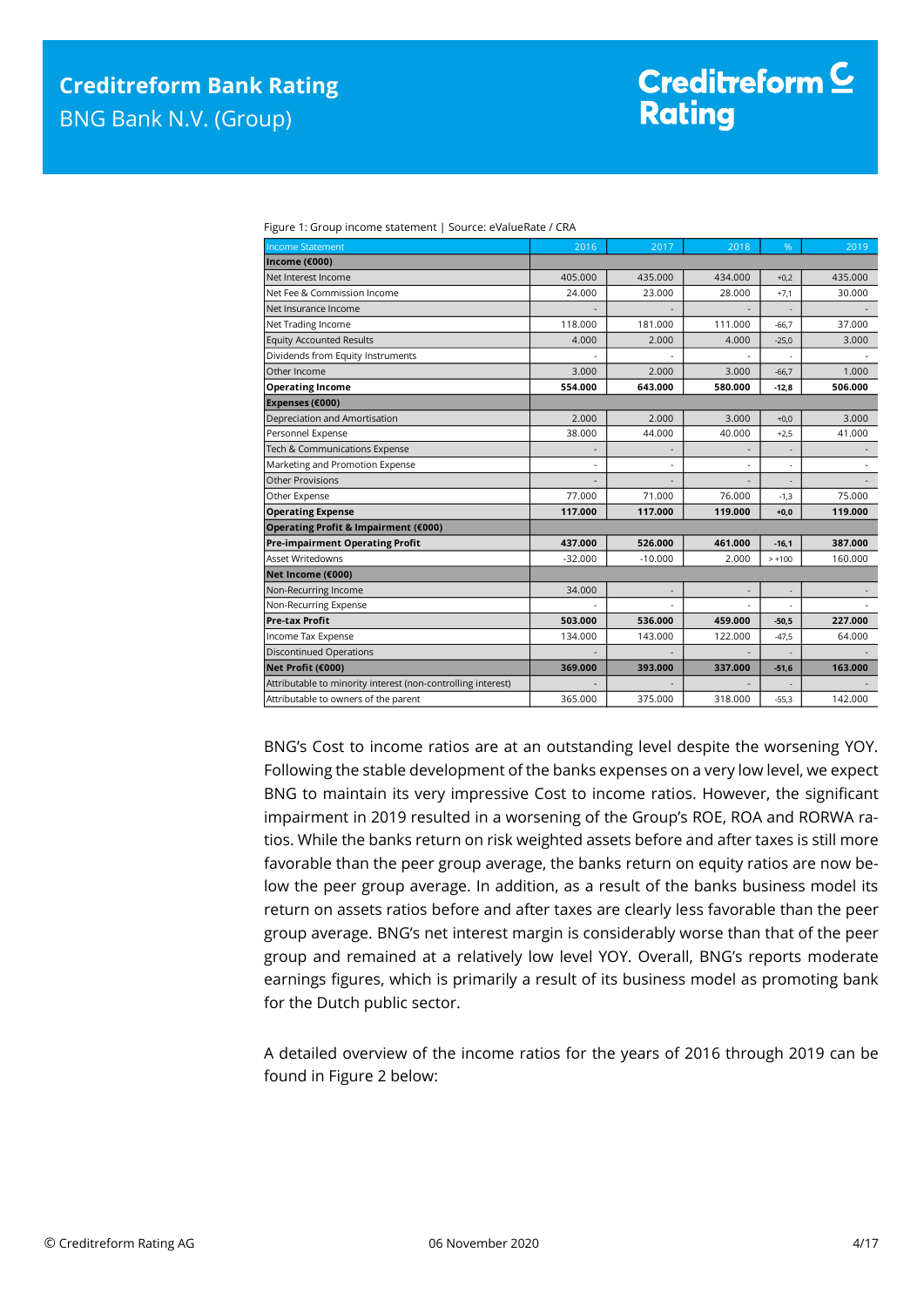|  | Figure 2: Group key earnings figures   Source: eValueRate / CRA |  |
|--|-----------------------------------------------------------------|--|
|  |                                                                 |  |
|  |                                                                 |  |

| Income Ratios (%)                                     | 2016  | 2017  | 2018  | %       | 2019  |
|-------------------------------------------------------|-------|-------|-------|---------|-------|
| Cost Income Ratio (CIR)                               | 21,12 | 18,20 | 20,52 | $+3,00$ | 23,52 |
| Cost Income Ratio ex. Trading (CIRex)                 | 26,83 | 25,32 | 25,37 | $+0,00$ | 25,37 |
| Return on Assets (ROA)                                | 0,24  | 0,28  | 0,25  | $-0,14$ | 0,11  |
| Return on Equity (ROE)                                | 8,23  | 7,93  | 6.75  | $-3,42$ | 3,34  |
| Return on Assets before Taxes (ROAbT)                 | 0,33  | 0,38  | 0,33  | $-0,18$ | 0,15  |
| Return on Equity before Taxes (ROEbT)                 | 11,21 | 10,82 | 9,20  | $-4,55$ | 4,64  |
| Return on Risk-Weighted Assets (RORWA)                | 2,99  | 3,38  | 2,79  | $-1,46$ | 1,33  |
| Return on Risk-Weighted Assets before Taxes (RORWAbT) | 4,08  | 4,60  | 3,79  | $-1,94$ | 1,85  |
| Net Interest Margin (NIM)                             | 0,34  | 0.44  | 0,40  | $-0,08$ | 0,32  |
| Pre-Impairment Operating Profit / Assets              | 0,28  | 0,38  | 0.34  | $-0,08$ | 0,26  |
| Cost of Funds (COF)                                   | 3,83  | 4,06  | 3,99  | $-0,48$ | 3,52  |
| Change in %- Points                                   |       |       |       |         |       |

## <span id="page-4-0"></span>**Asset Situation and Asset Quality**

BNG's asset side is marked by its loans to public customers. Net loans to customers represent the largest share of assets, accounting for almost 60% of total assets, increasing by 3.8% in a year-over-year comparison. The largest share of loans (94.5%) are long-term loans in the area of social housing, local authorities and healthcare. In addition, about 90% of BNG's loans are granted to or guaranteed by public authorities, which shows thereby the very close relationship to the Netherlands. The breakdown of loans by business areas of BNG as of 2019 are as follows:

Chart 1: Loan portfolio of BNG by business area| Source: Annual report of BNG 2019 / CRA



BNG's total securities item mainly comprises government debt securities. By contrast, BNG's increase in derivative assets is related to unrealized gains in the bank's portfolio hedge accounting item. Other financial assets comprises the banks cash collateral posted with third parties under netting agreements and as such is not freely available to BNG Bank.

Considering the bank's half-year report and the Corona pandemic impact, BNG's loan portfolio did not change significantly. Overall, we expect an increase in the banks business activities as a result of greater financing needs in the public sector due to economic downturn following the Corona pandemic.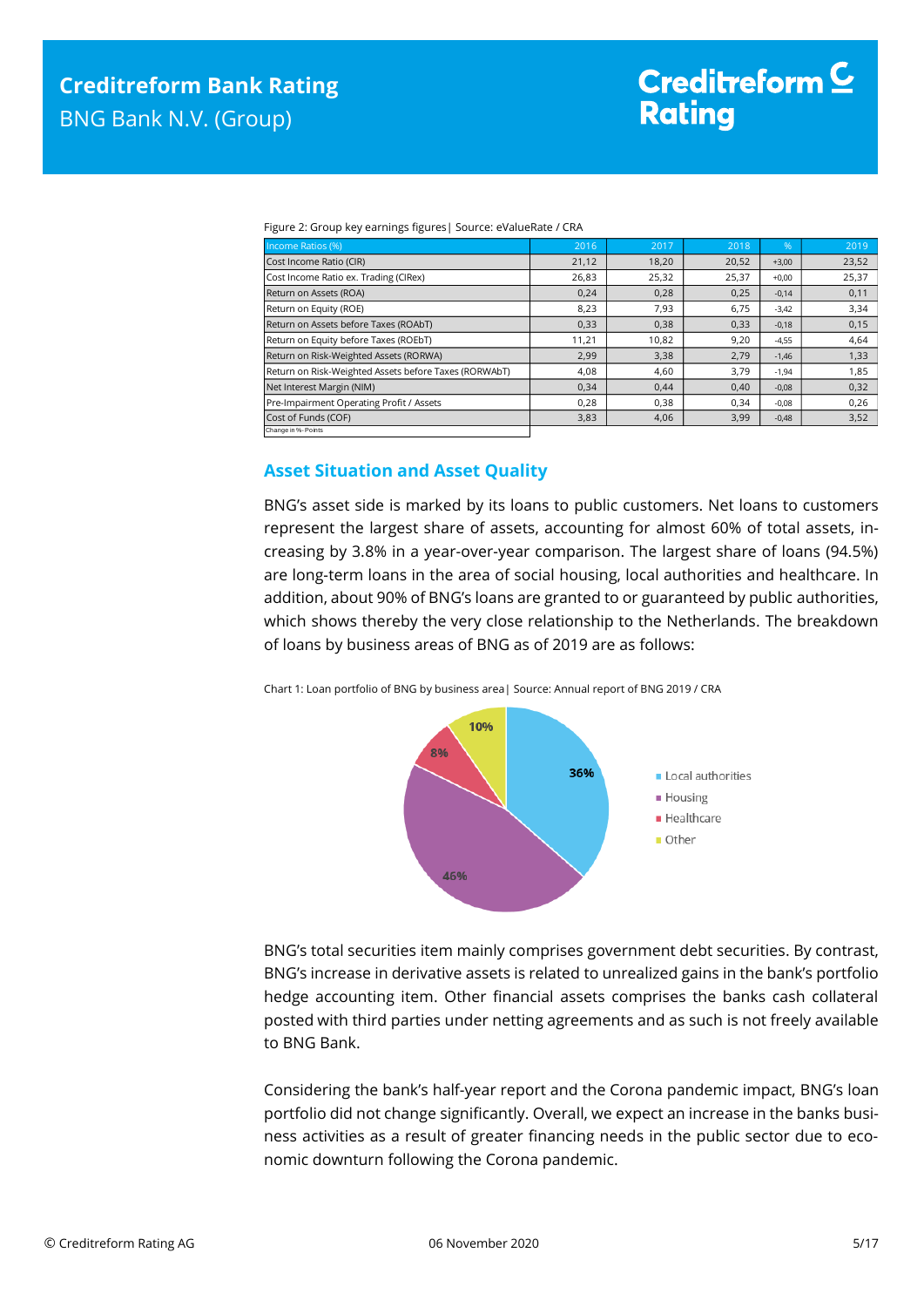A detailed look at the development of the asset side of the balance sheet for the years of 2016 through 2019 can be taken in Figure 3 below:

| Assets (€000)                         | 2016        | 2017        | 2018        | $\%$     | 2019        |
|---------------------------------------|-------------|-------------|-------------|----------|-------------|
| Cash and Balances with Central Banks  | 6.417.000   | 2.996.000   | 1.587.000   | $-19,8$  | 1.272.000   |
| Net Loans to Banks                    | 254.000     | 105.000     | 82.000      | $-19,5$  | 66.000      |
| Net Loans to Customers                | 88.480.000  | 86.850.000  | 85.693.000  | $+3,8$   | 88.970.000  |
| <b>Total Securities</b>               | 16.883.000  | 15.274.000  | 18.001.000  | $+0,3$   | 18.059.000  |
| <b>Total Derivative Assets</b>        | 15.412.000  | 8.982.000   | 19.956.000  | $+32,6$  | 26.466.000  |
| Other Financial Assets                | 26.435.000  | 25.705.000  | 12.043.000  | $+21,6$  | 14.643.000  |
| <b>Financial Assets</b>               | 153.881.000 | 139.912.000 | 137.362.000 | $+8,8$   | 149.476.000 |
| <b>Equity Accounted Investments</b>   | 46,000      | 47,000      | 44.000      | $-20,5$  | 35.000      |
| Other Investments                     |             |             |             | ٠        |             |
| <b>Insurance Assets</b>               |             | -           |             | ۰        |             |
| Non-current Assets & Discontinued Ops |             | 30.000      |             | ٠        |             |
| Tangible and Intangible Assets        | 17.000      | 17.000      | 17.000      | $+5,9$   | 18.000      |
| <b>Tax Assets</b>                     |             |             | 7.000       | $> +100$ | 30.000      |
| <b>Total Other Assets</b>             | 56.000      | 19.000      | 79.000      | $+64,6$  | 130.000     |
| <b>Total Assets</b>                   | 154.000.000 | 140.025.000 | 137.509.000 | $+8,9$   | 149.689.000 |

Figure 3: Development of assets| Source: eValueRate / CRA

BNG reports an outstanding quality of its assets. The NPL ratio of 0.33%, despite the increase YOY by 0.26 percentage points, is at a very low level and outperforms the peer group clearly. In addition, throughout its history BNG displays a very impressing asset quality. This fact is underpinned by the bank's very low NPL to risk-weighted assets ratio. The ratio of net write-offs to total assets is despite the significant increase (following the large impairment in 2019) clearly more favorable than the one of the peer group on average. In addition, as a result of BNG's business model and its lending to the public sector with its risk-weighting of 0%, the bank reports a very favorable RWA ratio of 8.2%. However, following the low volume of risk-weighted assets, the bank's net write-off to RWA ratio is clearly less favorable than the peer group average in 2019. Overall, BNG's asset quality is at a very sound level in comparison to the peer group banks, which represents the banks role of a public finance institute in an economical strong country.

A detailed overview of the asset quality for the years of 2016 through 2019 can be found in Figure 4 below:

| Asset Ratios (%)                                  | 2016    | 2017    | 2018  | $\frac{9}{6}$ | 2019  |
|---------------------------------------------------|---------|---------|-------|---------------|-------|
| Net Loans/ Assets                                 | 57,45   | 62,02   | 62,32 | $-2,88$       | 59,44 |
| Risk-weighted Assets/ Assets                      | 8,00    | 8,31    | 8,80  | $-0,60$       | 8,20  |
| NPLs*/ Net Loans to Customers                     | 0,15    | 0,06    | 0,07  | $+0,26$       | 0,33  |
| NPLs*/ Risk-weighted Assets                       | 1,05    | 0,47    | 0,47  | $+1,89$       | 2,36  |
| Potential Problem Loans**/ Net Loans to Customers | 0,00    | 0.00    | 1,59  | $+0,03$       | 1,62  |
| Reserves/NPLs*                                    | 32,56   | 61,82   | 82,46 | $-15,90$      | 66,55 |
| Reserves/ Net Loans                               | 0,05    | 0,04    | 0,05  | $+0,16$       | 0,22  |
| Net Write-offs/ Net Loans                         | $-0,04$ | $-0,01$ | 0,00  | $+0,18$       | 0,18  |
| Net Write-offs/ Risk-weighted Assets              | $-0,26$ | $-0,09$ | 0,02  | $+1,29$       | 1,30  |
| Net Write-offs/ Total Assets                      | $-0,02$ | $-0,01$ | 0.00  | $+0,11$       | 0,11  |
| Level 3 Assets/ Total Assets                      | 0,46    | 0,45    | 0,51  | $-0,02$       | 0,49  |
| Change in %- Points                               |         |         |       |               |       |

Figure 4: Development of asset quality| Source: eValueRate / CRA

\* NPLs are represented from 2017 onwards by Stage 3 Loans. \*\* Potential Problem Loans are Stage 2 Loans where available.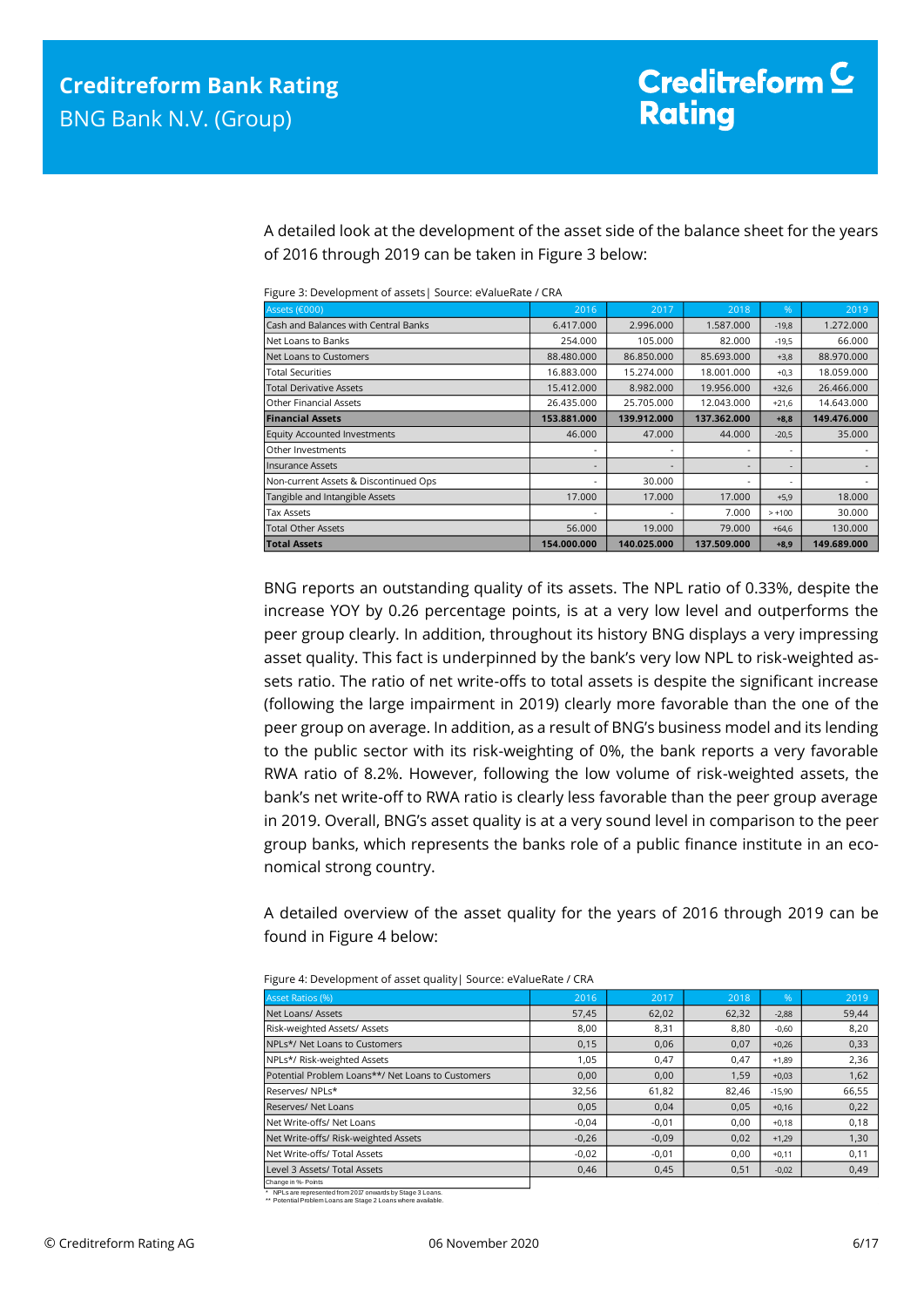## <span id="page-6-0"></span>**Refinancing and Capital Quality**

Total debt represents BNG's major source of refinancing with 78.3%, increasing by 8.4% in comparison to the previous year ( $\epsilon$ 8.85 billion). This position consists primarily of long-term bond loans (84%) and commercial paper (8.2%) in addition to private placements. As of June 2020, BNG increased its total debt to about €118 billion. Derivate liabilities represent the second largest share of BNG's liabilities, and consists primarily of hedging derivatives (95.5%). Other financial liabilities represents primarily the banks "funds entrusted".

As of June 2020, BNG increased its liabilities to banks following its participation at the TLTRO III program of the ECB. Thereby BNG took about €8bn at very favorable conditions (currently at a negative rate of 0.5%). This will enable the bank to reduce its funding costs in the next years. Notwithstanding the above, BNG's does not report significant changes in the structure and composition of its liabilities. Overall, we do not perceive any refinancing risk at BNG due to its widely government-backed business activities and its specific role as a promoting bank for the Dutch public sector.

A detailed overview of the development of liabilities for the years of 2016 through 2019 can be found in Figure 5 below:

| Liabilities (€000)                         | 2016        | 2017        | 2018        | $\%$    | 2019        |
|--------------------------------------------|-------------|-------------|-------------|---------|-------------|
| <b>Total Deposits from Banks</b>           | 3.530.000   | 2.079.000   | 2.383.000   | $-18,9$ | 1.933.000   |
| <b>Total Deposits from Customers</b>       |             |             |             | ۰       |             |
| <b>Total Debt</b>                          | 113,401,000 | 105.102.000 | 104.516.000 | $+8,5$  | 113.368.000 |
| Derivative Liabilities                     | 24.780.000  | 21.870.000  | 19.223.000  | $+17.8$ | 22.651.000  |
| Securities Sold, not yet Purchased         |             |             |             | ۰       |             |
| Other Financial Liabilities                | 7.557.000   | 5.786.000   | 6.219.000   | $+7,9$  | 6.712.000   |
| <b>Total Financial Liabilities</b>         | 149.268.000 | 134.837.000 | 132.341.000 | $+9,3$  | 144.664.000 |
| Insurance Liabilities                      |             |             |             | ۰       |             |
| Non-current Liabilities & Discontinued Ops |             |             |             | ۰       |             |
| <b>Tax Liabilities</b>                     | 147.000     | 190.000     | 99,000      | $-21,2$ | 78,000      |
| Provisions                                 | 3.000       | 2.000       | 2.000       | $+0,0$  | 2.000       |
| <b>Total Other Liabilities</b>             | 96.000      | 43.000      | 76.000      | $-23,7$ | 58.000      |
| <b>Total Liabilities</b>                   | 149.514.000 | 135.072.000 | 132.518.000 | $+9,3$  | 144.802.000 |
| <b>Total Equity</b>                        | 4.486.000   | 4.953.000   | 4.991.000   | $-2,1$  | 4.887.000   |
| <b>Total Liabilities and Equity</b>        | 154.000.000 | 140.025.000 | 137.509.000 | $+8,9$  | 149.689.000 |

Figure 5: Development of refinancing and capital adequacy| Source: eValueRate / CRA

BNG's regulatory capital ratios (CET1, AT1 and Tier 2) are at an outstanding level and clearly more favorable than the peer group's average. BNG is able to reach this impressive level as the bank's assets are primarily related to public authorities with a risk weighting of 0%. As a result, BNG risk-weighted assets volume is on a very low level, which leads to the outstanding regulatory capital ratios. The fluctuation in these ratios is related to the changes in the bank's risk-weighted assets. Moreover, BNG clearly exceeds the regulatory required CET1 ratio of 10.25%.

By contrast, the bank's equity to total capital ratio is clearly worse than the peer group's average. This fact is due to the bank's business model as a public lender and the relatively low capital needs.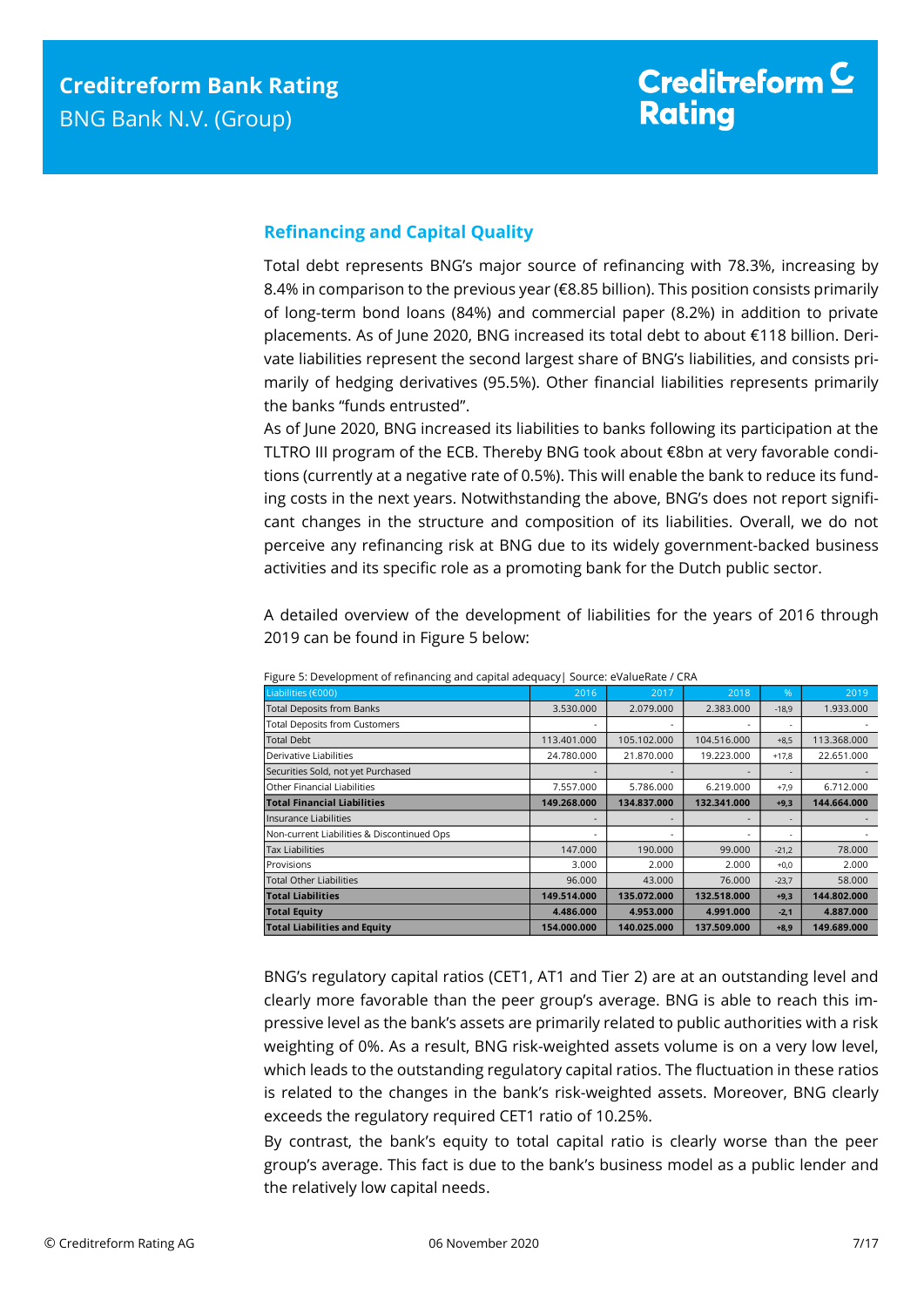BNG's leverage ratio of 3.6% in 2019 is slightly above the regulatory required 3%. In addition, as of June 2020 the bank's leverage ratio decreased to only 3.2%. However, BNG will benefit from the upcoming change of the regulatory environment (with effect from June 2021), which will lead to a deductibility of promotional loans from the leverage ratio calculation. Thus, we expect BNG to comfortably meet the regulatory required leverage ratio of 3% in the future.

Overall, the bank's asset capital ratios are the best performers in any of the areas analyzed.

A detailed overview of the development of capital ratios for the years of 2016 through 2019 can be found in Figure 6 below:

| Capital Ratios (%)                                  | 2016  | 2017  | 2018  | $\%$    | 2019  |
|-----------------------------------------------------|-------|-------|-------|---------|-------|
| Total Equity/ Total Assets                          | 2,91  | 3.54  | 3,63  | $-0,36$ | 3,26  |
| Leverage Ratio                                      | 3.00  | 3.50  | 3,80  | $-0.20$ | 3,60  |
| Fully Loaded: Common Equity Tier 1 Ratio (CET1)     | 27,00 | 30.40 | 32.10 | $+0,20$ | 32,30 |
| Fully Loaded: Tier 1 Ratio (CET1 + AT1)             | 33.00 | 36.70 | 38.10 | $+0.10$ | 38,20 |
| Fully Loaded: Total Capital Ratio (CET1 + AT1 + T2) | 33.00 | 36,70 | 38,10 | $+0,10$ | 38,20 |
| <b>SREP Capital Requirements</b>                    | 5,38  | 6,25  | 8,95  | $+1,38$ | 10,33 |
| Change in %-Points                                  |       |       |       |         |       |

Figure 6: Development of capital ratios | Source: eValueRate / CRA

<span id="page-7-0"></span>Due to BNG's bank capital and debt structure, as well as its status as a promotional bank of the Netherlands, the Group's preferred senior unsecured debt instruments have not been notched down in comparison to the long-term issuer rating. Due to BNG's lack of non-preferred senior unsecured debt and Tier 2 capital, we do not assign any rating to these capital and debt classes. Due to the relatively low volume of AT1 capital, we do not assign a rating to this capital class as well.

## **Liquidity**

The Group's LCR of 158% is slightly below the average of the peer group but meets comfortably the regulatory required 100%. The banks Net Stable Funding Ratio of 126% is in line with its competitors, however, this ratio is binding starting 2021.

Due to the bank's business model the bank does not report any customer deposits. Thus, we do not consider appropriate ratios. However, this issue is due to the bank's business purpose. Overall, BNG's liquidity situation is very satisfactory. Up to now, we do not perceive any liquidity issues at BNG and the whole banking sector and we do not expect a change in this regard at BNG.

A detailed overview of the development of liquidity for the years of 2016 through 2019 can be found in Figure 7 below.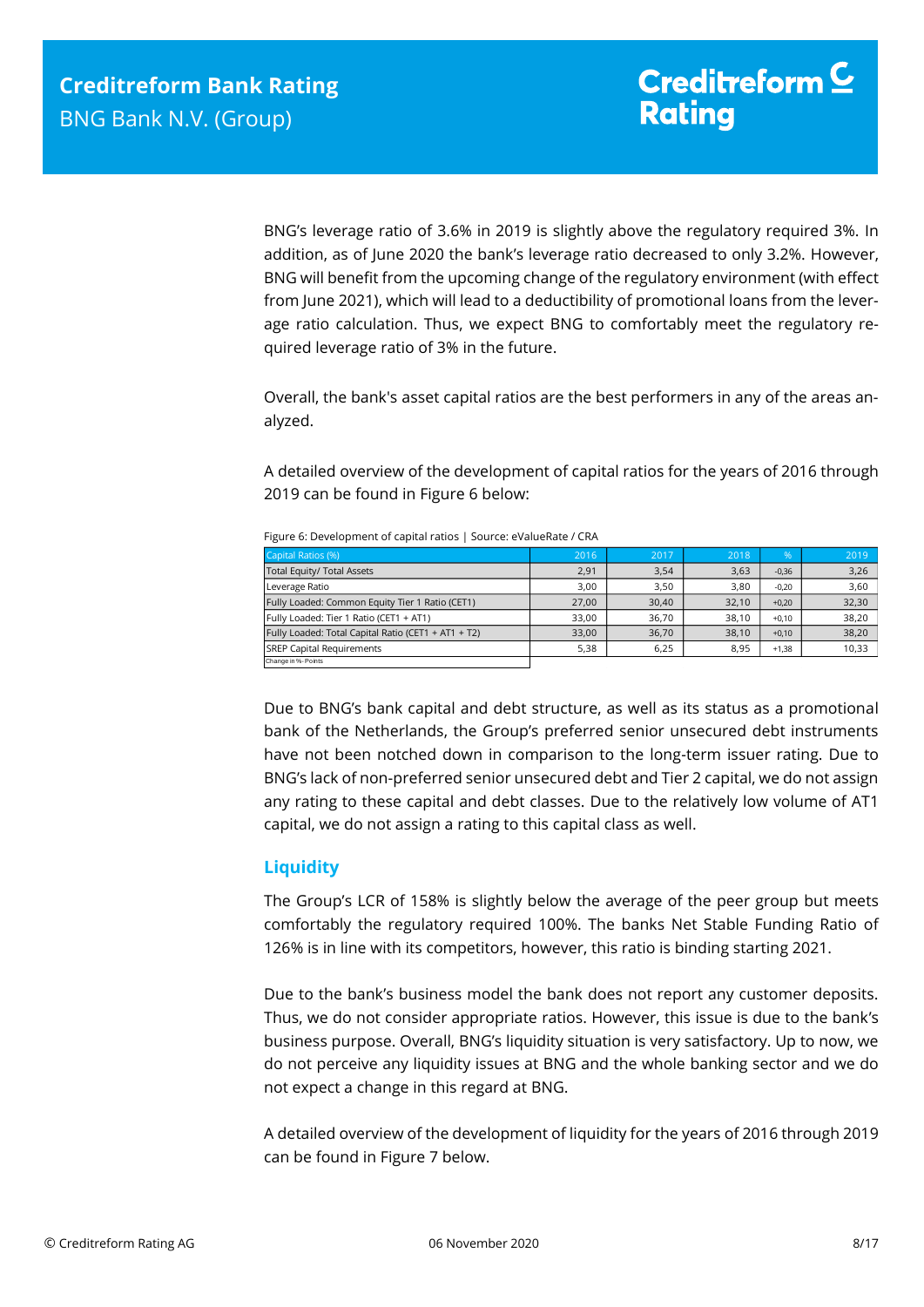#### Figure 7: Development of liquidity | Source: eValueRate / CRA

| Liquidity (%)                                       | 2016                     | 2017                     | 2018   | 96'      | 2019   |
|-----------------------------------------------------|--------------------------|--------------------------|--------|----------|--------|
| Net Loans/ Deposits (LTD)                           | $\overline{\phantom{0}}$ | $\overline{\phantom{0}}$ | -      | ۰        |        |
| Interbank Ratio                                     | 7.20                     | 5.05                     | 3.44   | $-0.03$  | 3,41   |
| Liquidity Coverage Ratio                            | 173.00                   | 207,00                   | 175.00 | $-17.00$ | 158,00 |
| Customer Deposits / Total Funding (excl. Derivates) | $\sim$                   |                          |        |          |        |
| Net Stable Funding Ratio (NSFR)                     | 130.00                   | 130.00                   | 133.00 | $-7,00$  | 126,00 |
| Change in %- Points                                 |                          |                          |        |          |        |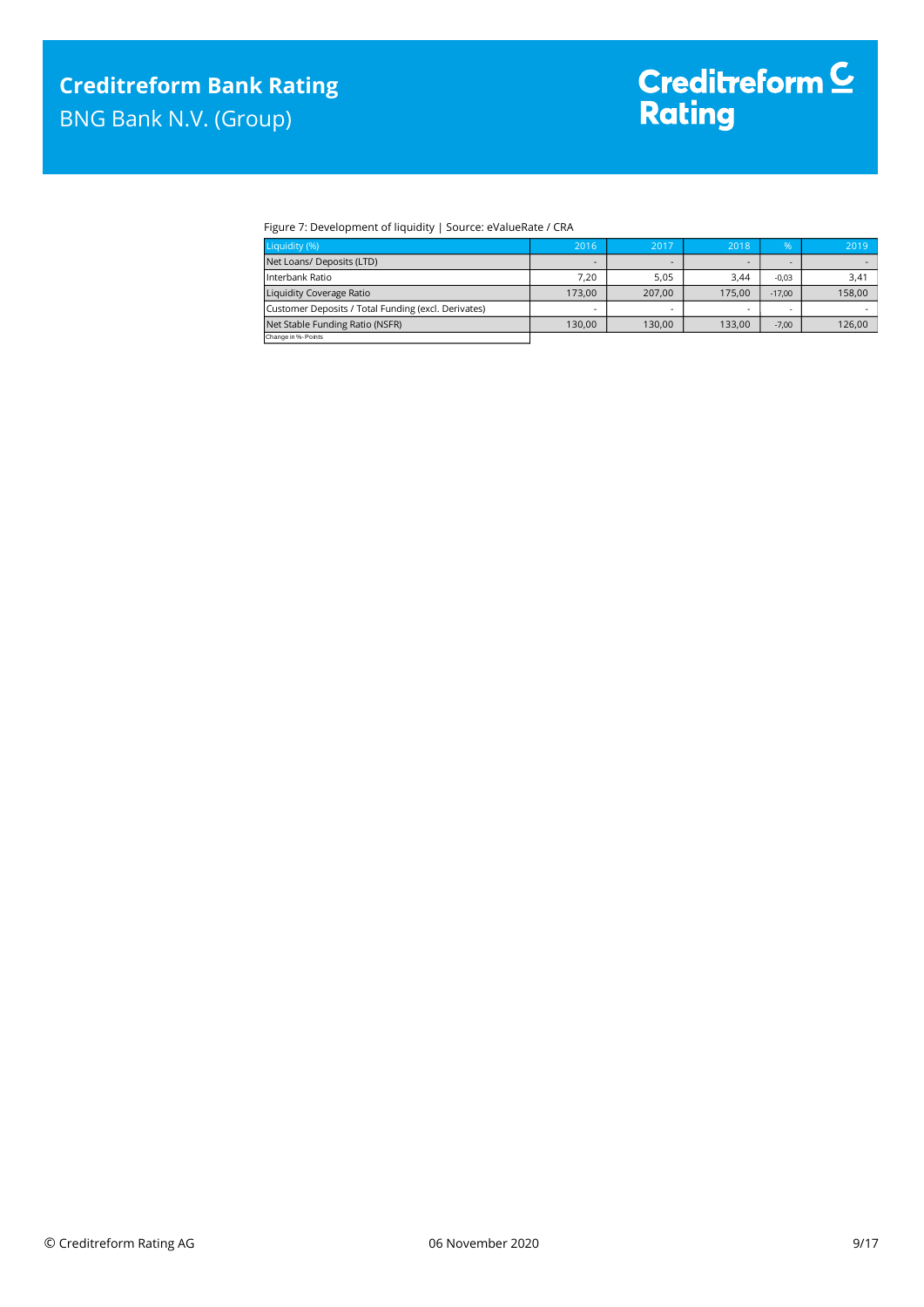# Creditreform<sup>C</sup> **Rating**

# <span id="page-9-0"></span>**Environmental, Social and Governance (ESG) Score Card**

BNG Bank NV has one significant and two moderate ESG rating drivers

• Corporate Governance is identified as a highly significant rating driver. The relevance for the credit rating results from the impact of the Corporate Governance factor on all other ESG factors and the overall well-being of the bank. This sub-factor is rated positive due to the bank's sound track record, its numerous ESG related policies and its role as a promoting bank, which fosters the sustainable development in the Netherlands.

• Corporate Behaviour and Green Financing / Promoting are identified as moderate rating driver. While Green Financing / Promoting is rated positive due to the banks significant amount of social and green financing activities, Corporate Behaviour is rated positive due to the bank's business activities in accordance with the ideas and beliefs of the society.

> 4,25 Outstanding >3,5 - 4,25 Above-average >2,5 - 3,5 Average >1,75 - 2,5 Substandard **ESG Score Guidance**

Relevance

**ESG Score**

3,8 / 5

 $\le$  = 1,75 Poor

| Factor                                         | Sub-Factor                                 | Consideration                                                                                                                                            | Scale 2020 | Eval.    |
|------------------------------------------------|--------------------------------------------|----------------------------------------------------------------------------------------------------------------------------------------------------------|------------|----------|
| ntal<br>$\overline{\mathbf{v}}$<br>ō<br>Σ<br>西 | 1.1 Green Financing /<br>Promoting         | The sub-factor "Green Financing/Promoting" has a moderate relevance for the credit rating,<br>and is rated positive in terms of the CRA ESG criteria.    | 3          | $^{(+)}$ |
|                                                | 1.2 Exposure to Environ-<br>mental Factors | The sub-factor "Exposure to Environmental Factors" has a low relevance for the credit<br>rating, and is rated negative in terms of the CRA ESG criteria. |            | $\sim$   |
|                                                | 1.3 Resource Efficiency                    | The sub-factor "Resource Efficiency" has no significant relevance for the credit rating, and is<br>rated positive in terms of the CRA ESG criteria.      |            | $^{(+)}$ |

| ο<br>Ū | 2.1 Human Capital         | The sub-factor "Human Capital" has low relevance for the credit rating, and is rated positive<br>In terms of the CRA ESG criteria.                    |  |  |
|--------|---------------------------|-------------------------------------------------------------------------------------------------------------------------------------------------------|--|--|
|        | 2.2 Social Responsibility | The sub-factor "Social Responsibility" has no significant relevance for the credit rating, and<br>is rated positive in terms of the CRA ESG criteria. |  |  |

| ပ္ပ<br>о<br>O | 3.1 Corporate Governance   | The sub-factor "Corporate Governance" is highly relevant for the credit rating, and is rated<br>positive in terms of the CRA ESG criteria.             |  | 1+       |
|---------------|----------------------------|--------------------------------------------------------------------------------------------------------------------------------------------------------|--|----------|
|               | 3.2 Corporate Behaviour    | The sub-factor "Corporate Behaviour" has a moderate relevance for the credit rating, and is<br>rated positive in terms of the CRA ESG criteria.        |  | (+       |
|               | 3.3 Corporate Transparency | The sub-factor "Corporate Transparency" has no significant relevance for the credit rating,<br>and is rated positive in terms of the CRA ESG criteria. |  | $^{(+)}$ |

| <b>ESG Relevance Scale</b> |                          | <b>ESG Evaluation Guidance</b> |                 |
|----------------------------|--------------------------|--------------------------------|-----------------|
|                            | <b>Highest Relevance</b> | $(+ +)$                        | Strong positive |
| $\overline{4}$             | <b>High Relevance</b>    | $^{(+)}$                       | Positive        |
| 3                          | Moderate Relevance       |                                | Neutral         |
|                            | Low Relevance            | $(-)$                          | Negative        |
|                            | No significant Relevance | - -                            | Strong negativ  |

The ESG Score is based on the Methodology "Environmental, Social and Governance Score of Banken (Version 1.0)" of Creditreform Rating AG, which is available on our homepage https://creditreform-rating.de/en/about-us/regulatory-requirements.html. In addition, we refer to CRA's position paper "Consodering the Impact of ESG Factors".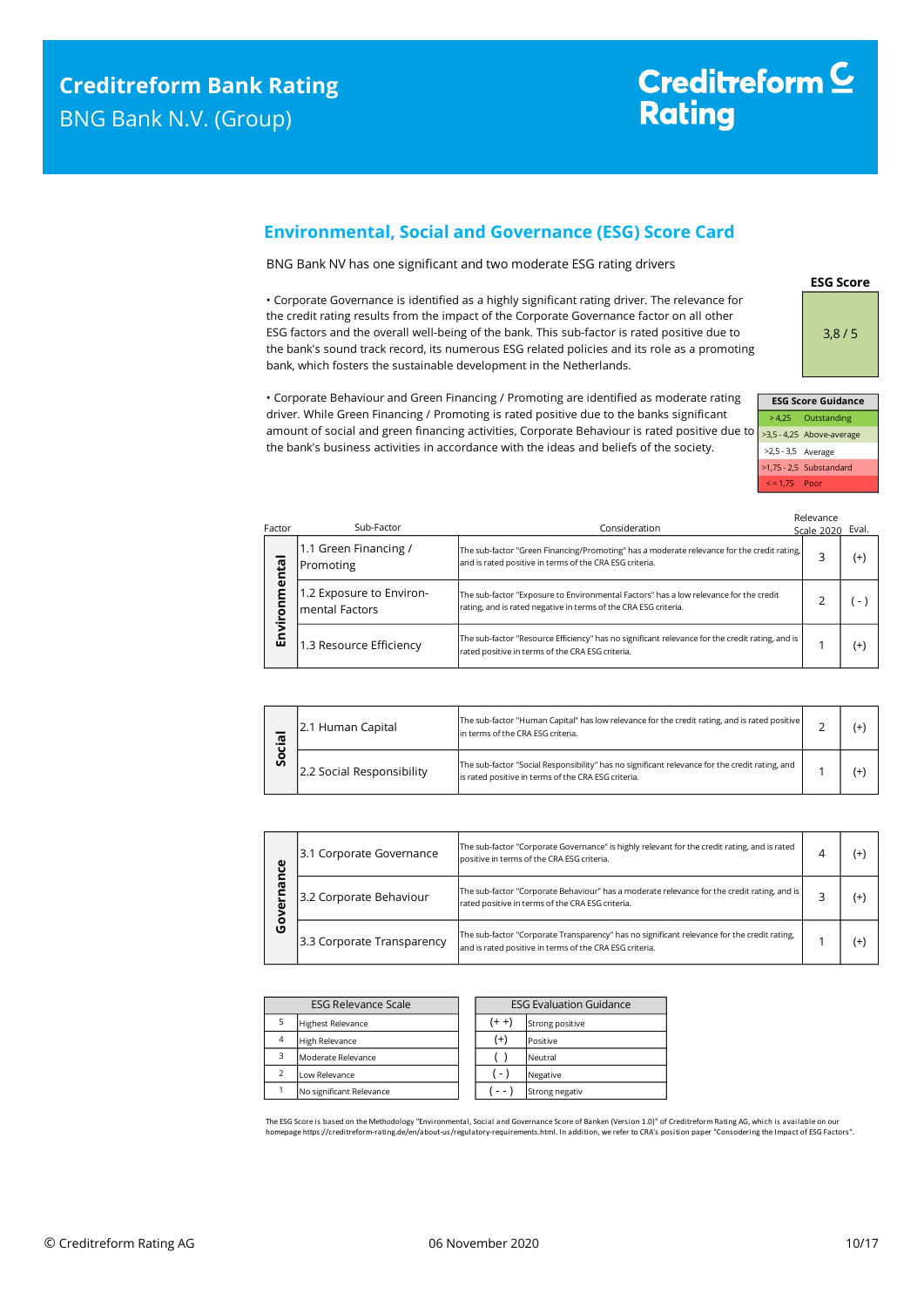# <span id="page-10-0"></span>**Conclusion**

Our rating of BNG Bank N.V. is clearly affected by our opinion that there is a high probability of support by the government of the Netherlands (CRA Rating: AAA/stable as of 25.06.2020) and its public authorities in the event of financial distress. This owes to the fact that the BNG is entirely and exclusively owned by the Dutch State and its local authorities, as well as due to BNG's historical role in public financing. In addition, we assume therefore a public interest of the Dutch authorities in the business operations of the bank. Therefore, we affirm BNG's long-term issuer rating.

Overall, BNG Bank N.V. (Group) had a substandard year of performance in 2019 and faces challenging fiscal year 2020. The Corona pandemic has a massive impact on the global economy. However, BNG's business is not significantly adverse affected, as the bank is committed to serve the Dutch public sector with its financial needs. The affirmation of the long-term issuer rating follows the stable and widely governmentbacked business model despite the current economic environment, which is characterized by a high degree of uncertainty.

BNG's net result in the fiscal year 2019 shows substandard performance in particular due to the large impairment of a significant obligator. However, we consider this issue as an exceptional one-off. Against this, the banks cost to income ratios are still at an outstanding level, which BNG is able to maintain since years. The bank clearly benefits from its business activities with the Dutch public sector with the highest credit quality. Due to the banks business model we therefore do not expect any material changes in the bank's intrinsic profitability in the upcoming years. In addition, the Corona pandemic impact is limited as of now.

The asset quality of BNG was as in the previous years: outstanding and considerably above average due to the fact that BNG is the major lender to the public sector in the Netherlands. As a result, BNG clearly benefits from its business with Dutch public authorities with an outstanding creditworthiness. In addition, the bank's NPL portfolio is negligible low.

On the liabilities side, BNG maintains its stable development, which is marked by the refinancing activities by issuing long-term bonds. In addition, BNG will lower its refinancing costs by the participation in the TLTRO III program of the ECB. The fluctuation of BNG's capital ratios follows the fluctuation of the risk-weighted assets. Nevertheless, BNG's regulatory capital ratios are outstanding and are a result of its business model as public sector financier with low risk weighted assets. Due to its widely government-backed operations, BNG faces very little refinancing risk.

Overall, the impact of the Corona pandemic is up to now negligible due to the banks business model. However, we expect increased business activities due to increasing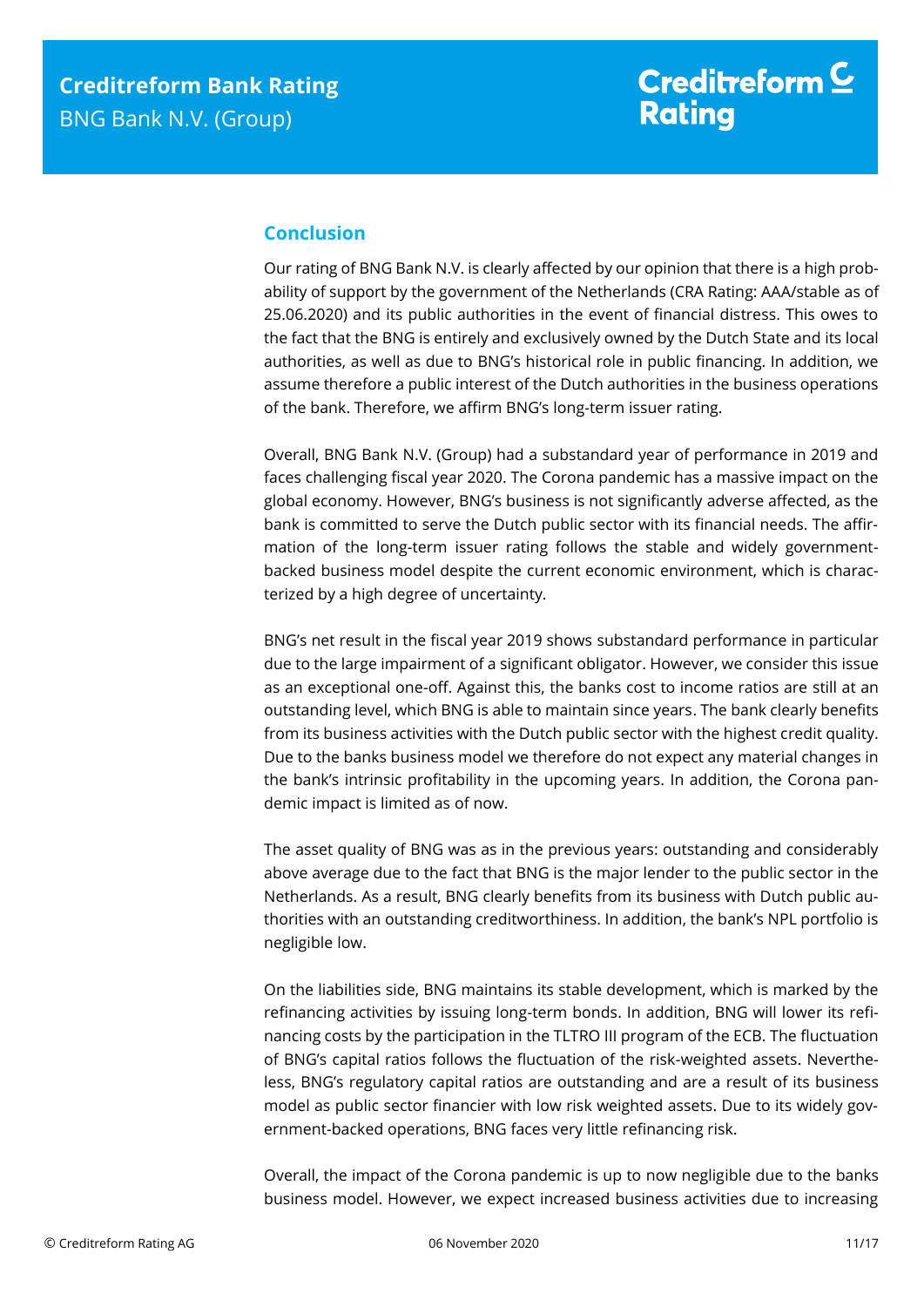financing needs on behalf of the Dutch public sector. In addition, due the governmentbacked operations we do not expect any refinancing risks. However, the rating of BNG is strongly affected by the rating of the Netherlands.

## **Outlook**

We consider the outlook of BNG's long-term issuer rating and its bank capital and debt instruments as stable. This reflects our view that the bank is able to overcome the current adverse impact by the Corona pandemic in particular through its close relation to the Dutch government. However, we will observe how the bank will deal with the Corona pandemic effects on the economy, as the final impact is still uncertain. In addition, we assume no significant economic worsening due to the Corona pandemic and a stable political environment in the banks market of operation.

### **Scenario Analysis**

In a scenario analysis, the banks rating did not change in the "best case" scenario (as BNG already achieves the best possible rating) and a "AA" rating in the "worst case" scenario. The ratings of bank capital and senior unsecured debt would behave similarly based on our rating mechanism. These ratings are especially sensitive to changes in total equity and to the bank capital and debt structure in general. In addition, the banks' long-term issuer rating as well as the rating of its preferred senior unsecured debt are in particular sensitive to changes in the rating of the Netherlands.

An upgrade of BNG's long-term issuer credit rating and its bank capital and debt instruments is not possible, as BNG already achieved the highest possible credit rating.

By contrast, a downgrade of the Group`s long-term issuer credit rating and its bank capital and debt instruments is likely if we see a lowering of the probability of support by the Dutch Government. In addition, a lasting decline of BNG's profitability and / or a further reduction of the banks' capital ratios might lead to a downgrade as well. Moreover, we will observe the ongoing Corona pandemic impact on the business activities of the bank and the Dutch economy in general.

Best-case scenario: AAA

Worst-case scenario: AA

Please note:

The scenarios are based on information available at the time of the rating. Within the forecast horizon, circumstances may occur that could lead to a change of the rating out of the indicated range.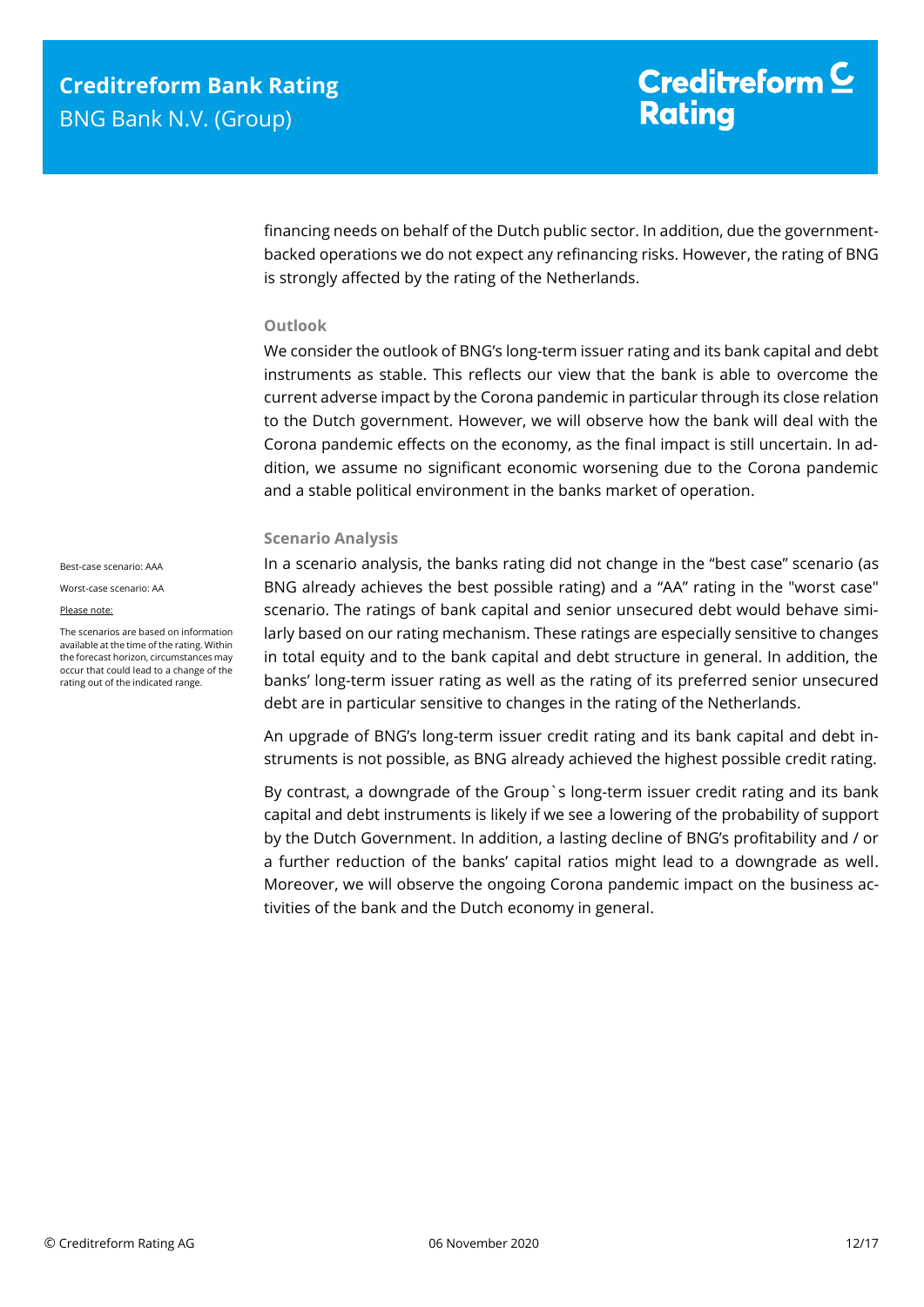# <span id="page-12-0"></span>**Appendix**

**Bank ratings**

The bank ratings are dependent on a host of quantitative and qualitative factors. An improvement in either sub-category may result in a higher rating score.

LT Issuer / Outlook / Short-Term **AAA / stable / L1**

**Bank Capital and Debt Instruments Ratings**

The ratings for bank capital and debt instruments are inter alia dependent on subordination and relative size of the instrument class, based on the long-term issuer rating of the bank.

| AAA                                          |
|----------------------------------------------|
| Non-Preferred Senior Unsecured Debt (NPS): - |
|                                              |
|                                              |
|                                              |

## **Rating History**

Please consult our website [www.creditreform-rating.de](http://www.creditreform-rating.de/) for additional information regarding the dates of publication.

| <b>Bank Issuer Rating</b>                | <b>Rating Date</b> | <b>Result</b>            |
|------------------------------------------|--------------------|--------------------------|
| Initialrating                            | 06.04.2018         | AAA / stable / L1        |
| Monitoring                               | 04.07.2018         | AAA / stable / L1        |
| <b>Rating Update</b>                     | 17.09.2019         | AAA / stable / L1        |
| Monitoring                               | 29.05.2020         | AAA / watch unknown / L1 |
| <b>Rating Update</b>                     | 06.11.2020         | AAA / stable / L1        |
| <b>Bank Capital and Debt Instruments</b> | <b>Rating Date</b> | <b>Result</b>            |
| Senior Unsecured / T2 / AT1 (Initial)    | 06.04.2018         | $AAA / A+ / A$           |
| Senior Unsecured / T2 / AT1              | 04.07.2018         | AAA/n.r./n.r.            |
| <b>PSU</b>                               | 17.09.2019         | <b>AAA</b>               |
| <b>PSU</b>                               | 29.05.2020         | AAA (watch unknown)      |
| <b>PSU</b>                               | 06.11.2020         | <b>AAA</b>               |

Figure 8: Rating History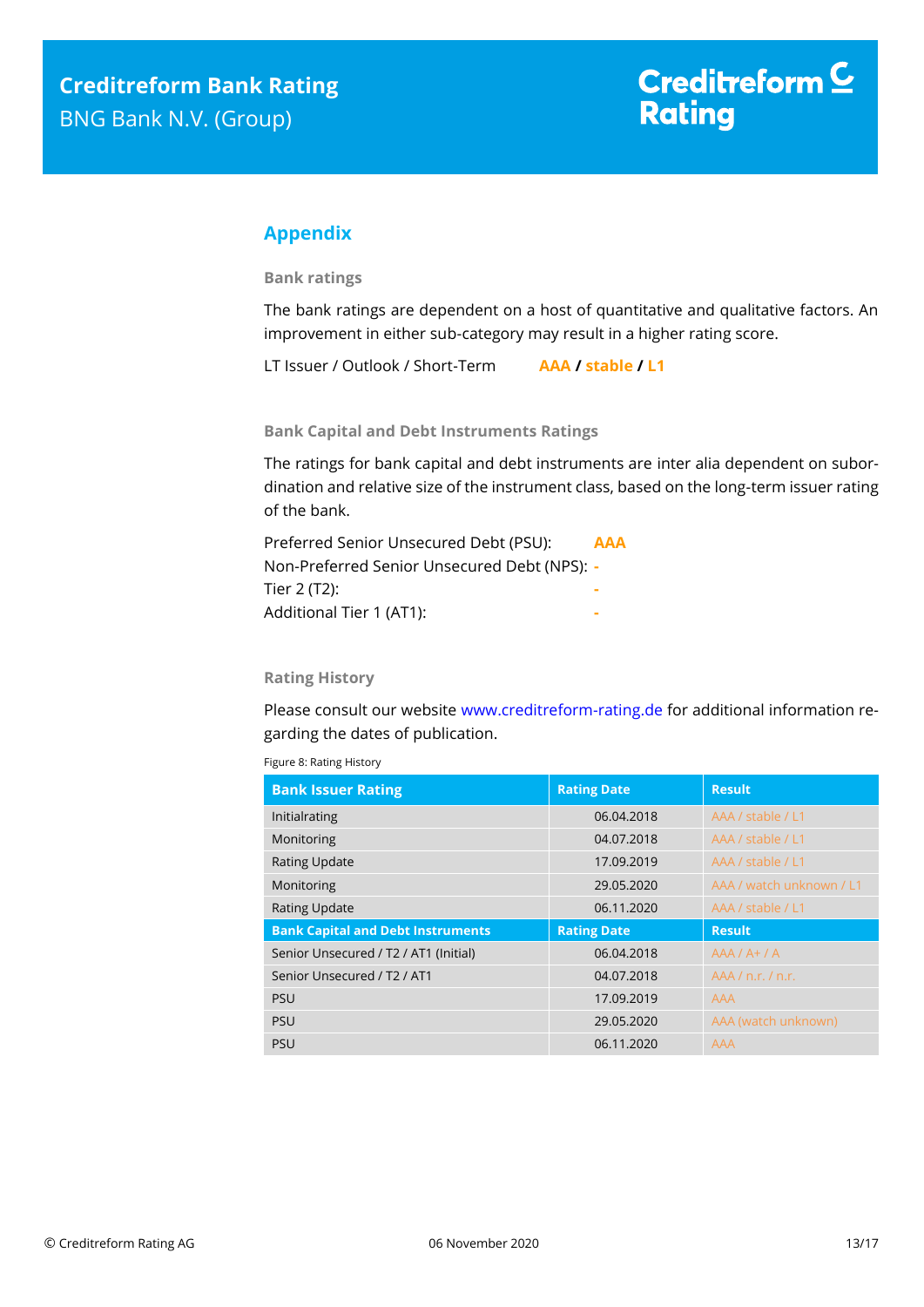## **Regulatory**

Creditreform Rating AG was neither commissioned by the rating object nor by any other third party for the rating. The analysis took place on a voluntary basis by Creditreform Rating AG and is to be described in the regulatory sense as an unsolicited rating. The following scheme clarifies the level of participation of the rated entity (rating object):

| <b>Unsolicited Credit Rating</b>                       |    |
|--------------------------------------------------------|----|
| With Rated Entity or Related Third Party Participation | No |
| With Access to Internal Documents                      | No |
| With Access to Management<br>Nο                        |    |

The rating is based on publicly available information and internal evaluation methods for the rated bank. The quantitative analysis is based mainly on the latest annual accounts, interim reports, other investor relations information of the bank, and calculated key figures by eValueRate / CRA. Subject to a peer group analysis were 54 competing institutes.

The information and documents processed met the requirements of the rating system of Creditreform Rating AG as published on the website www.creditreform-rating.de. The rating was carried out on the basis of the rating methodology fo[r bank ratings as \(Version 2.0\),](https://www.creditreform-rating.de/en/about-us/regulatory-requirements.html?file=files/content/downloads/Externes%20Rating/Regulatorische%20Anforderungen/EN/Ratingmethodiken%20EN/Rating%20Methodology%20Bank%20Ratings%20v2.0.pdf) the methodology for the [rating of bank capital and unsecured debt instruments \(Version 2.0\),](https://www.creditreform-rating.de/en/about-us/regulatory-requirements.html?file=files/content/downloads/Externes%20Rating/Regulatorische%20Anforderungen/EN/Ratingmethodiken%20EN/Bank%20Capital%20and%20Unsecured%20Debt%20Instruments%20Methodology.pdf) the methodology for the rating of [Government-Related Banks \(Version 2.0\)](https://www.creditreform-rating.de/en/about-us/regulatory-requirements.html?file=files/content/downloads/Externes%20Rating/Regulatorische%20Anforderungen/EN/Ratingmethodiken%20EN/Sub-Methodology%20-%20Government-Related%20Banks.pdf) as well as the rating methodology for [Environmental, Social and Governance Score for Banks \(Version 1.0\)](https://www.creditreform-rating.de/en/about-us/regulatory-requirements.html?file=files/content/downloads/Externes%20Rating/Regulatorische%20Anforderungen/EN/Ratingmethodiken%20EN/Rating%20Methodology%20ESG%20v1.0.pdf) in conjunction with Creditreform's basic documen[t Rating Criteria and Definitions \(Version 1.3\).](https://www.creditreform-rating.de/en/about-us/regulatory-requirements.html?file=files/content/downloads/Externes%20Rating/Regulatorische%20Anforderungen/EN/Ratingmethodiken%20EN/CRAG%20Rating%20Criteria%20and%20Definitions.pdf)

The complete presentation of the rating methodologies used by Creditreform Rating AG and the basic document Rating Criteria and Definitions (Version 1.3) are published on our homepage:

### <https://www.creditreform-rating.de/en/about-us/regulatory-requirements.html>

On 06 November 2020, the rating was presented by the analysts to the rating committee and adopted in a resolution.

The rating result was communicated to BNG Bank N.V. (Group), and the preliminary rating report was made available to the bank. There was no change in the rating score.

The rating is valid until withdrawal and is subject to monitoring from the rating date (see cover page). The rating will be comprehensively reviewed at least once every year. Within this period, the rating can be updated.

In 2011 Creditreform Rating AG was registered within the European Union according to EU Regulation 1060/2009 (CRA-Regulation). Based on the registration Creditreform Rating AG (CRA) is allowed to issue credit ratings within the EU and is bound to comply with the provisions of the CRA-Regulation.

Rating Endorsement Status: The rating of BNG Bank N.V. (Group) was not endorsed by Creditreform Rating AG from a third country as defined in Article 4 (3) of the CRA-Regulation.

#### **Conflict of Interests**

No conflicts of interest were identified during the rating process that might influence the analyses and judgements of the rating analysts involved or any other natural person whose services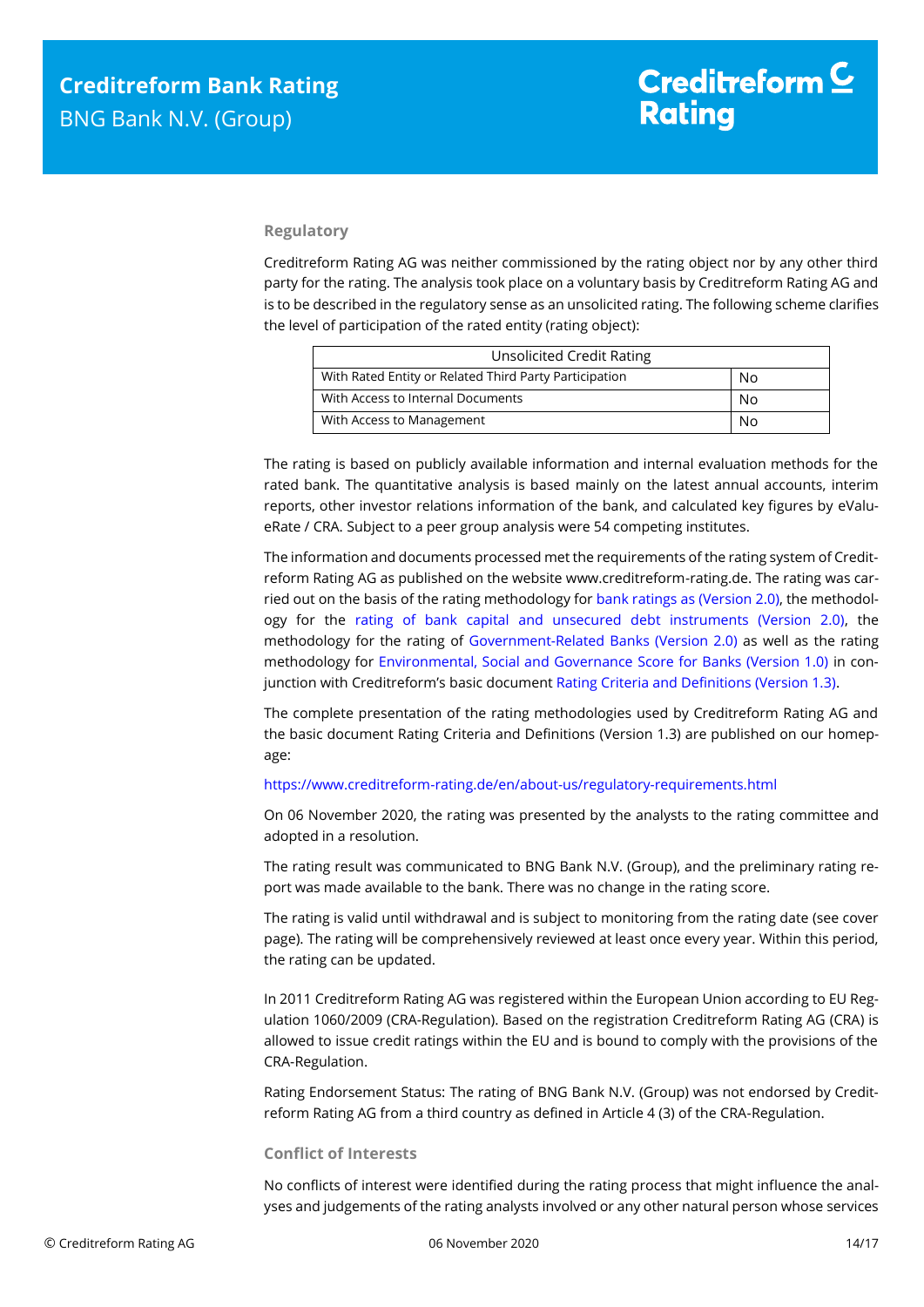are placed at the disposal or under the control of Creditreform Rating AG and who are directly involved in credit rating activities or approving credit ratings and rating outlooks.

In case of providing ancillary services to the rated entity, CRA will disclose all ancillary services in the credit rating report.

**Rules on the Presentation of Credit Ratings and Rating Outlooks**

The approval of credit ratings and rating outlooks follows our internal policies and procedures. In line with our policy "Rating Committee," all credit ratings and rating outlooks are approved by a rating committee based on the principle of unanimity.

To prepare this credit rating, CRA has used following substantially material sources:

- 1. Aggregated data base by eValueRate
- 2. Annual Report and interim reports
- 3. Investors relations information and other publications
- 4. Website of the rated bank
- 5. Public and internal market analyses
- 6. Internet research

There are no other attributes and limitations of the credit rating or rating outlook other than displayed on the CRA website. Furthermore CRA considers satisfactory the quality and extent of information available on the rated entity. In regard to the rated entity Creditreform Rating AG regarded available historical data as sufficient.

Between the disclosure of the credit rating to the rated entity and the public disclosure no amendments were made to the credit rating.

The "Basic data" information card indicates the principal methodology or version of methodology that was used in determining the rating, with a reference to its comprehensive description.

In case where the credit rating is based on more than one methodology or where reference only to the principal methodology might cause investors to overlook other important aspects of the credit rating, including any significant adjustments and deviations, Creditreform Rating AG explains this fact in the credit rating and indicates how the different methodologies or these other aspects are taken into account in the credit rating. This information is integrated in the credit rating report.

The meaning of each rating category, the definition of default or recovery and any appropriate risk warning, including a sensitivity analysis of the relevant key rating assumptions, such as mathematical or correlation assumptions, accompanied by worst-case scenario credit ratings as well as best-case scenario credit ratings are explained in mentioned methodologies and / or in the credit rating report.

The date at which the credit rating was released for distribution for the first time and when it was last updated including any rating outlooks is indicated clearly and prominently in the "Basic data" card as a "Rating action"; first release is indicated as "initial rating", other updates are indicated as an "update", "upgrade or downgrade", "not rated", "confirmed", "selective default" or "default".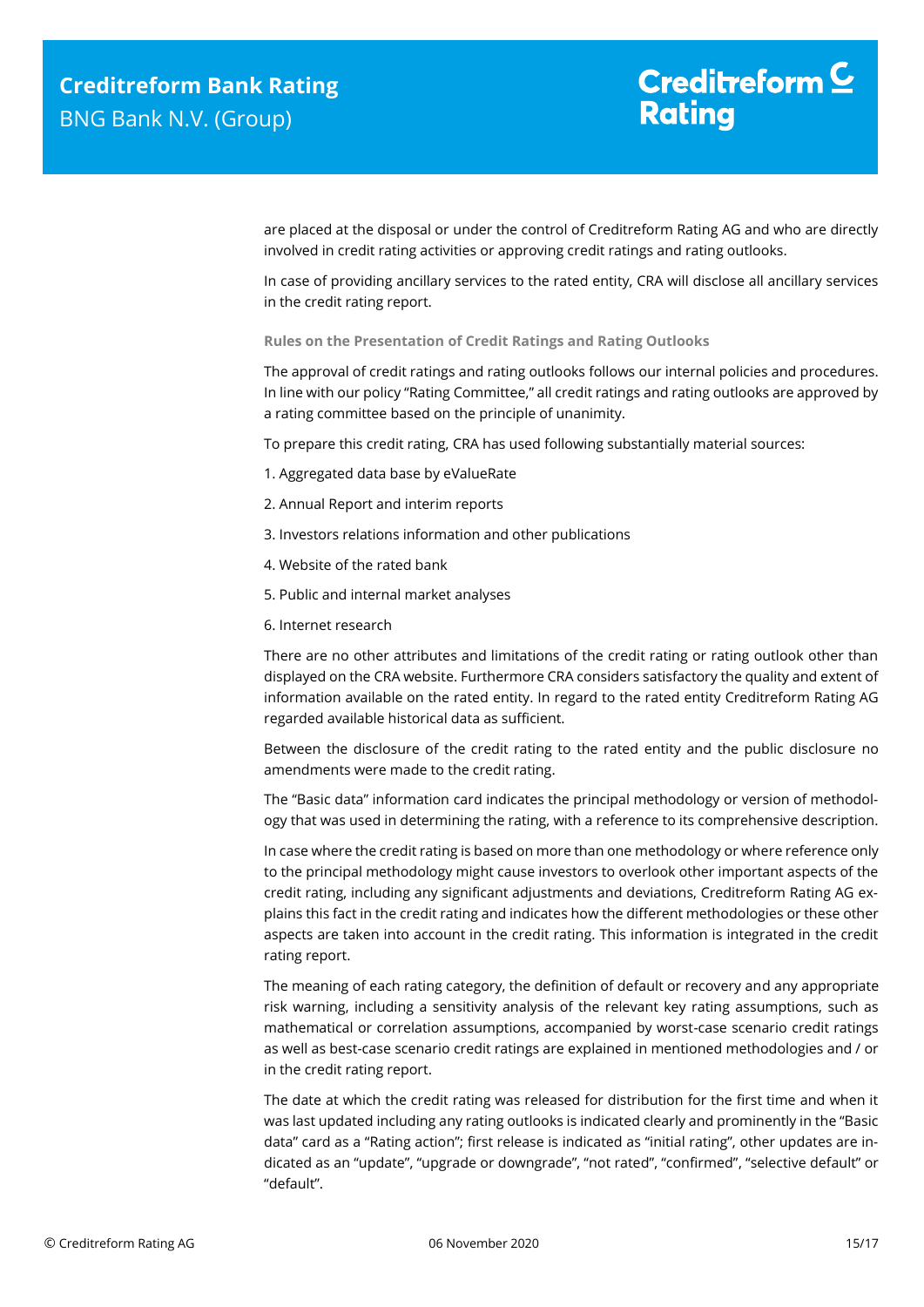In the case of a rating outlook, the time horizon is provided during which a change in the credit rating is expected. This information is available within "Basic data" information card.

In accordance to Article 11 (2) EU-Regulation (EC) No 1060/2009 registered or certified credit rating agency shall make available in a central repository established by ESMA information on its historical performance data, including the ratings transition frequency, and information about credit ratings issued in the past and on their changes. Requested data are available at the ESMA website: https://cerep.esma.europa.eu/cerep-web/statistics/defaults.xhtml.

An explanatory statement of the meaning of Creditreform's default rates are available in the credit rating methodologies disclosed on the website.

### **Disclaimer**

Any rating performed by Creditreform Rating AG is subject to the Creditreform Rating AG Code of Conduct which has been published on the web pages of Creditreform Rating AG. In this Code of Conduct, Creditreform Rating AG commits itself – systematically and with due diligence – to establish its independent and objective opinion as to the sustainability, risks and opportunities concerning the enterprise or the issue under review.

Future events are uncertain, and forecasts are necessarily based on assessments and assumptions. This rating is therefore no statement of fact, but an opinion. For this reason, Creditreform Rating AG cannot be held liable for the consequences of decisions made on the basis of any of their ratings. Neither should these ratings be construed as recommendations for investors, buyers or sellers. They should only be used by market participants (entrepreneurs, bankers, investors etc.) as one factor among others when arriving at corporate or investment decisions. Ratings are not meant to be used as substitutes for one's own research, inquiries and assessments.

We have assumed that the documents and information made available to us by the client are complete and accurate and that the copies provided to us represent the full and unchanged contents of the original documents. Creditreform Rating AG assumes no responsibility for the true and fair representation of the original information.

This report is protected by copyright. Any commercial use is prohibited without prior written permission from Creditreform Rating AG. Only the full report may be published in order to prevent distortion of the report's overall assessment. Excerpts may only be used with the express consent of Creditreform Rating AG. Publication of the report without the consent of Creditreform Rating AG is prohibited. Only ratings published on the Creditreform Rating AG web pages remain valid.

Creditreform Rating AG